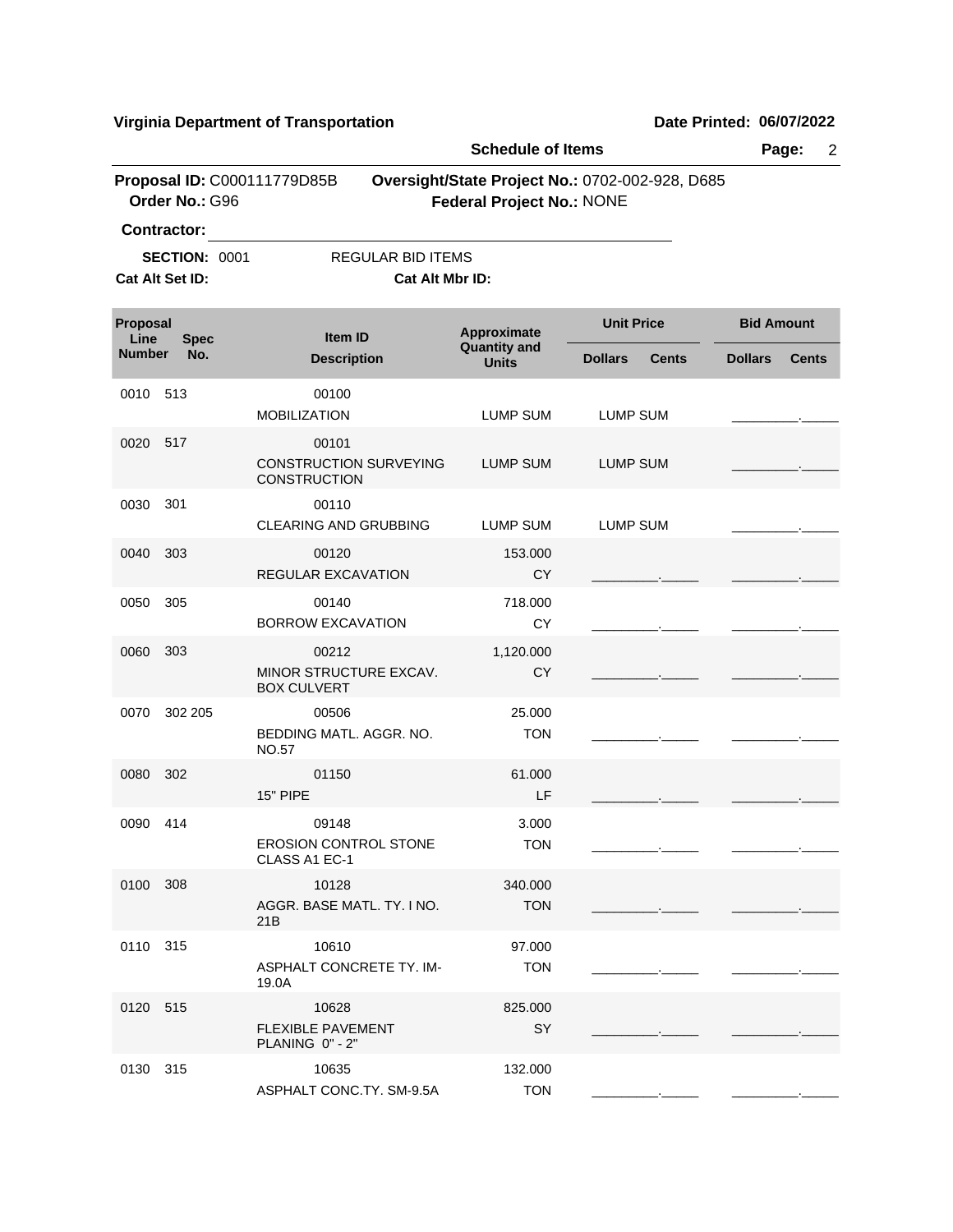|               |                                               |                                                     | <b>Schedule of Items</b>           | Page:<br>3                                      |                   |              |  |  |
|---------------|-----------------------------------------------|-----------------------------------------------------|------------------------------------|-------------------------------------------------|-------------------|--------------|--|--|
|               | Proposal ID: C000111779D85B<br>Order No.: G96 |                                                     | <b>Federal Project No.: NONE</b>   | Oversight/State Project No.: 0702-002-928, D685 |                   |              |  |  |
|               | <b>Contractor:</b>                            |                                                     |                                    |                                                 |                   |              |  |  |
|               | <b>SECTION: 0001</b>                          | <b>REGULAR BID ITEMS</b>                            |                                    |                                                 |                   |              |  |  |
|               | Cat Alt Set ID:                               | Cat Alt Mbr ID:                                     |                                    |                                                 |                   |              |  |  |
| Proposal      |                                               |                                                     |                                    | <b>Unit Price</b>                               | <b>Bid Amount</b> |              |  |  |
| Line          | <b>Spec</b>                                   | <b>Item ID</b>                                      | Approximate<br><b>Quantity and</b> |                                                 |                   |              |  |  |
| <b>Number</b> | No.                                           | <b>Description</b>                                  | <b>Units</b>                       | <b>Dollars</b><br><b>Cents</b>                  | <b>Dollars</b>    | <b>Cents</b> |  |  |
| 0140 315      |                                               | 11070                                               | 605.000                            |                                                 |                   |              |  |  |
|               |                                               | SAW-CUT ASPH CONC SAW<br><b>CUT</b>                 | LF                                 |                                                 |                   |              |  |  |
| 0150 512      |                                               | 13495                                               | 170.000                            |                                                 |                   |              |  |  |
|               |                                               | TRAF, BARR, SER, CONC.<br>SINGLE FACE PAR.MB-10A    | LF                                 |                                                 |                   |              |  |  |
| 0160 512      |                                               | 13496                                               | 170.000                            |                                                 |                   |              |  |  |
|               |                                               | TRAF. BARR. SER. CONC.<br>DOUBLE FACE PAR.MB-11A    | LF                                 |                                                 |                   |              |  |  |
| 0170          | 505                                           | 13603                                               | 4.000                              |                                                 |                   |              |  |  |
|               |                                               | IMPACT ATTEN. TY. 1 TL-3,<br><b>LOW MAINTENANCE</b> | EA                                 |                                                 |                   |              |  |  |
| 0180 507      |                                               | 22643                                               | 50.000                             |                                                 |                   |              |  |  |
|               |                                               | <b>FENCE FE-CL</b>                                  | LF.                                |                                                 |                   |              |  |  |
| 0190          | 507                                           | 22653                                               | 1.000                              |                                                 |                   |              |  |  |
|               |                                               | LINE BRACE UNIT FE-CL                               | EA                                 |                                                 |                   |              |  |  |
| 0200 507      |                                               | 22663                                               | 1.000                              |                                                 |                   |              |  |  |
|               |                                               | CORNER BRACE UNIT FE-CL                             | EA                                 |                                                 |                   |              |  |  |
| 0210 511      |                                               | 24100                                               | 100.000                            |                                                 |                   |              |  |  |
|               |                                               | <b>ALLAYING DUST</b>                                | HR.                                |                                                 |                   |              |  |  |
| 0220 512      |                                               | 24152                                               | 4.000                              |                                                 |                   |              |  |  |
|               |                                               | TYPE 3 BARRICADE 8'                                 | EA                                 |                                                 |                   |              |  |  |
| 0230 512      |                                               | 24160                                               | 310.000                            |                                                 |                   |              |  |  |
|               |                                               | <b>TEMPORARY</b>                                    | SF                                 |                                                 |                   |              |  |  |
|               |                                               | (CONSTRUCTION) SIGN                                 |                                    |                                                 |                   |              |  |  |
|               | 0240 ATTD                                     | 24262                                               | 8.000                              |                                                 |                   |              |  |  |
|               |                                               | PORTABLE TEMPORARY                                  | <b>DAY</b>                         |                                                 |                   |              |  |  |
|               |                                               | <b>RUMBLE STRIP ARRAY</b>                           |                                    |                                                 |                   |              |  |  |
| 0250 512      |                                               | 24278<br><b>GROUP 2 CHANNELIZING</b>                | 3,650.000                          |                                                 |                   |              |  |  |
|               |                                               | <b>DEVICES</b>                                      | <b>DAY</b>                         |                                                 |                   |              |  |  |
| 0260 512      |                                               | 24279                                               | 672.000                            |                                                 |                   |              |  |  |
|               |                                               | PORTABLE CHANGEABLE                                 | <b>HR</b>                          |                                                 |                   |              |  |  |
|               |                                               | <b>MESSAGE SIGN</b>                                 |                                    |                                                 |                   |              |  |  |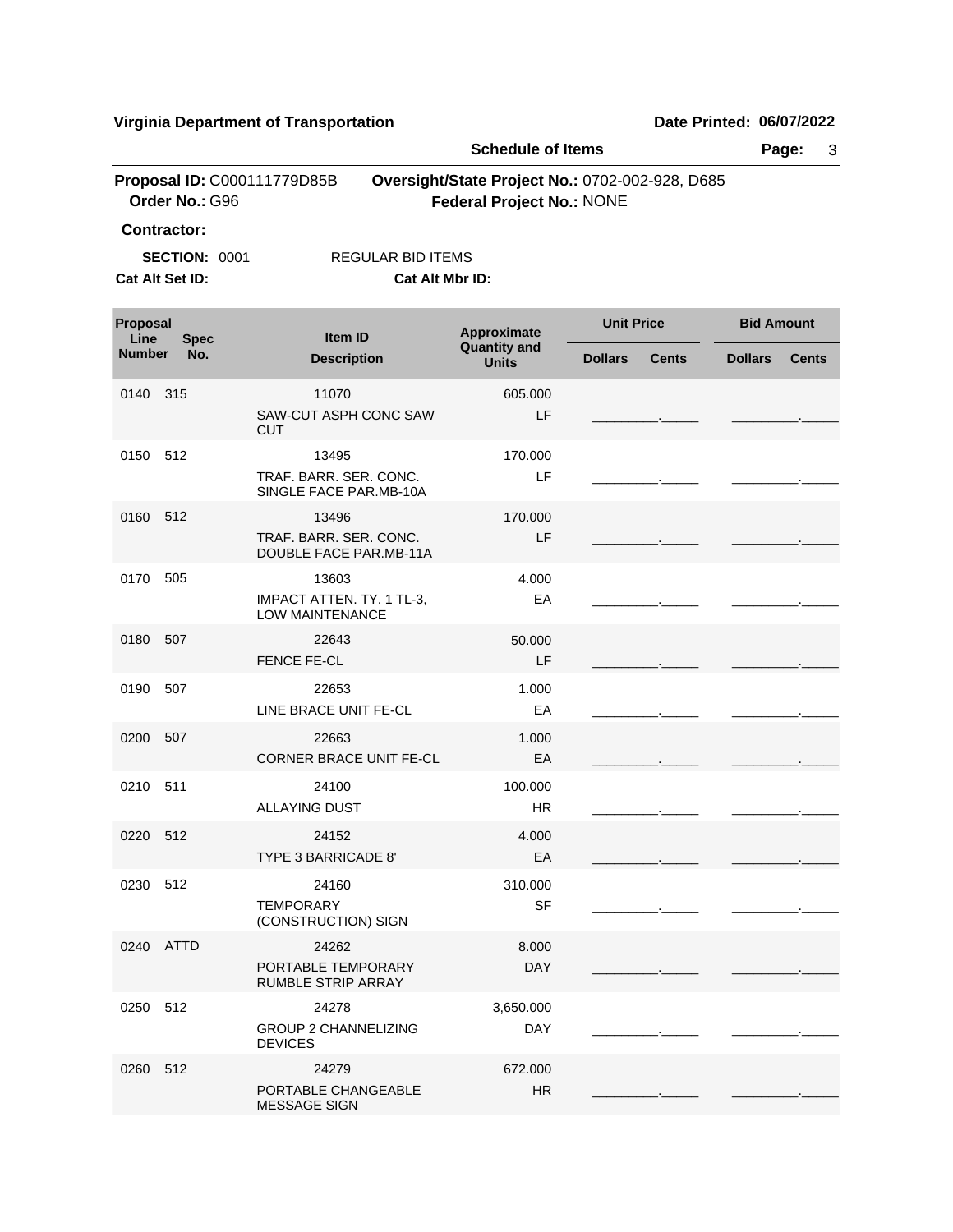|                  |                                         |                                                         | <b>Schedule of Items</b>                                                            |                   |              |                   |              |
|------------------|-----------------------------------------|---------------------------------------------------------|-------------------------------------------------------------------------------------|-------------------|--------------|-------------------|--------------|
|                  | Order No.: G96                          | Proposal ID: C000111779D85B                             | Oversight/State Project No.: 0702-002-928, D685<br><b>Federal Project No.: NONE</b> |                   |              |                   |              |
|                  | <b>Contractor:</b>                      |                                                         |                                                                                     |                   |              |                   |              |
|                  | <b>SECTION: 0001</b><br>Cat Alt Set ID: | <b>REGULAR BID ITEMS</b><br>Cat Alt Mbr ID:             |                                                                                     |                   |              |                   |              |
| Proposal<br>Line | <b>Spec</b>                             | <b>Item ID</b>                                          | Approximate<br><b>Quantity and</b>                                                  | <b>Unit Price</b> |              | <b>Bid Amount</b> |              |
| <b>Number</b>    | No.                                     | <b>Description</b>                                      | <b>Units</b>                                                                        | <b>Dollars</b>    | <b>Cents</b> | <b>Dollars</b>    | <b>Cents</b> |
| 0270             | 512                                     | 24282                                                   | 100.000                                                                             |                   |              |                   |              |
|                  |                                         | <b>FLAGGER SERVICE</b>                                  | <b>HR</b>                                                                           |                   |              |                   |              |
| 0280             | 508                                     | 24430                                                   | 241.000                                                                             |                   |              |                   |              |
|                  |                                         | DEMOLITION OF PAVEMENT<br><b>FLEXIBLE</b>               | <b>SY</b>                                                                           |                   |              |                   |              |
| 0290             | 510                                     | 24602                                                   | 50.000                                                                              |                   |              |                   |              |
|                  |                                         | <b>REMOVE EXIST, FENCE</b><br><b>REMOVE EXIST FENCE</b> | LF                                                                                  |                   |              |                   |              |
| 0300             | 603                                     | 27102                                                   | 45.000                                                                              |                   |              |                   |              |
|                  |                                         | <b>REGULAR SEED</b>                                     | <b>LB</b>                                                                           |                   |              |                   |              |
| 0310             | 603                                     | 27103                                                   | 37.000                                                                              |                   |              |                   |              |
|                  |                                         | OVERSEEDING                                             | LB                                                                                  |                   |              |                   |              |
| 0320             | 603                                     | 27104                                                   | 6.000                                                                               |                   |              |                   |              |
|                  |                                         | <b>LEGUME SEED</b>                                      | <b>LB</b>                                                                           |                   |              |                   |              |
| 0330             | 603                                     | 27105                                                   | 5.000                                                                               |                   |              |                   |              |
|                  |                                         | LEGUME OVERSEEDING                                      | LB                                                                                  |                   |              |                   |              |
| 0340             | 603                                     | 27111                                                   | 2,000.000                                                                           |                   |              |                   |              |
|                  |                                         | <b>HYDRAULIC EROSION</b><br>CONTROL PRODUCT TYPE 2      | SY                                                                                  |                   |              |                   |              |
| 0350             | 603                                     | 27112                                                   | 250.000                                                                             |                   |              |                   |              |
|                  |                                         | <b>HYDRAULIC EROSION</b>                                | SY                                                                                  |                   |              |                   |              |
|                  |                                         | <b>CONTROL PRODUCT TYPE 3</b>                           |                                                                                     |                   |              |                   |              |
| 0360 603         |                                         | 27230<br>FERTILIZER NITROGEN - N                        | 24.000<br>LB                                                                        |                   |              |                   |              |
| 0370             | 603                                     | 27231                                                   | 29.000                                                                              |                   |              |                   |              |
|                  |                                         | FERTILIZER PHOSPHOROUS<br>- P                           | LВ                                                                                  |                   |              |                   |              |
| 0380 603         |                                         | 27232                                                   | 15.000                                                                              |                   |              |                   |              |
|                  |                                         | FERTILIZER POTASSIUM - K                                | LB                                                                                  |                   |              |                   |              |
| 0390             | 603                                     | 27250                                                   | 1.100                                                                               |                   |              |                   |              |
|                  |                                         | LIME                                                    | <b>TON</b>                                                                          |                   |              |                   |              |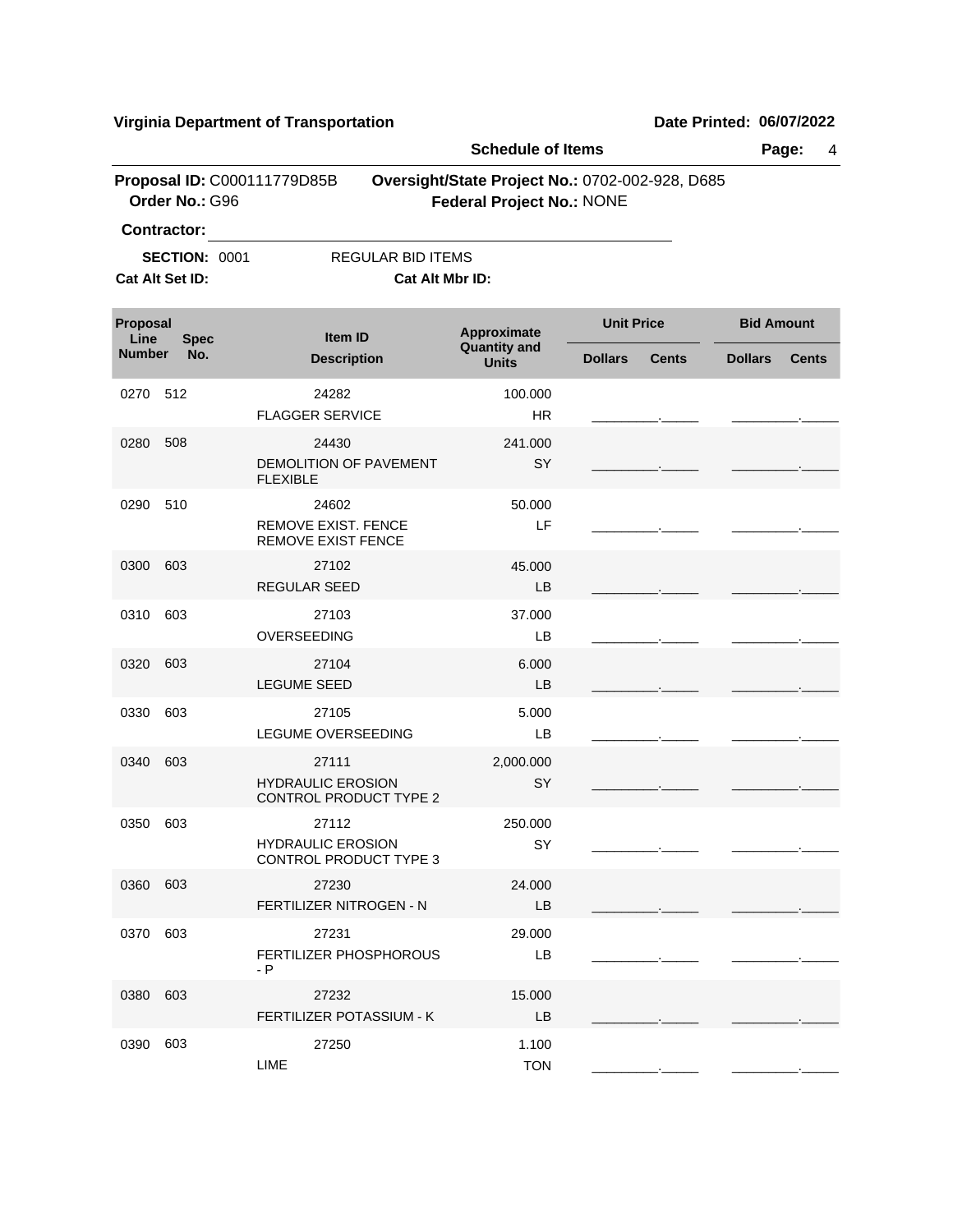|                                               |                      | <b>Schedule of Items</b>                                               |                                                                                     |                          |              | Page:<br>5        |              |  |
|-----------------------------------------------|----------------------|------------------------------------------------------------------------|-------------------------------------------------------------------------------------|--------------------------|--------------|-------------------|--------------|--|
| Proposal ID: C000111779D85B<br>Order No.: G96 |                      |                                                                        | Oversight/State Project No.: 0702-002-928, D685<br><b>Federal Project No.: NONE</b> |                          |              |                   |              |  |
|                                               | <b>Contractor:</b>   |                                                                        |                                                                                     |                          |              |                   |              |  |
|                                               | <b>SECTION: 0001</b> | <b>REGULAR BID ITEMS</b>                                               |                                                                                     |                          |              |                   |              |  |
|                                               | Cat Alt Set ID:      | Cat Alt Mbr ID:                                                        |                                                                                     |                          |              |                   |              |  |
| Proposal<br>Line<br><b>Spec</b>               |                      | Item ID                                                                | Approximate                                                                         | <b>Unit Price</b>        |              | <b>Bid Amount</b> |              |  |
| <b>Number</b>                                 | No.                  | <b>Description</b>                                                     | <b>Quantity and</b><br><b>Units</b>                                                 | <b>Dollars</b>           | <b>Cents</b> | <b>Dollars</b>    | <b>Cents</b> |  |
| 0400                                          | 606                  | 27321                                                                  | 90.000                                                                              |                          |              |                   |              |  |
|                                               |                      | <b>ROLLED EROSION CTRL</b><br>PRODUCT EC-2 TYPE 4                      | <b>SY</b>                                                                           |                          |              |                   |              |  |
| 0410                                          | 606                  | 27325                                                                  | 80.000                                                                              |                          |              |                   |              |  |
|                                               |                      | ROLLED EROSION CTRL<br>PRODUCT EC-3 TYPE 1                             | <b>SY</b>                                                                           |                          |              |                   |              |  |
| 0420                                          | 303                  | 27415                                                                  | 11.000                                                                              |                          |              |                   |              |  |
|                                               |                      | CHECK DAM ROCK TY. II                                                  | EA                                                                                  |                          |              |                   |              |  |
| 0430                                          | 303                  | 27422                                                                  | 2.000                                                                               |                          |              |                   |              |  |
|                                               |                      | <b>DEWATERING BASIN EC-8</b>                                           | EA                                                                                  | <b>Contract Contract</b> |              |                   |              |  |
| 0440                                          | 303                  | 27430                                                                  | 134.000                                                                             |                          |              |                   |              |  |
|                                               |                      | <b>SILTATION CONTROL</b><br><b>EXCAVATION</b>                          | CY.                                                                                 |                          |              |                   |              |  |
| 0450                                          | 303                  | 27505                                                                  | 718.000                                                                             |                          |              |                   |              |  |
|                                               |                      | TEMP. SILT FENCE TYPE A                                                | LF                                                                                  |                          |              |                   |              |  |
| 0460                                          | 520                  | 45562                                                                  | 50.000                                                                              |                          |              |                   |              |  |
|                                               |                      | 16" STEEL ENCASE. PIPE                                                 | LF                                                                                  |                          |              |                   |              |  |
| 0470                                          | 701                  | 50108                                                                  | 19.000                                                                              |                          |              |                   |              |  |
|                                               |                      | <b>SIGN PANEL</b>                                                      | <b>SF</b>                                                                           |                          |              |                   |              |  |
| 0480 700                                      |                      | 50340                                                                  | 2.000                                                                               |                          |              |                   |              |  |
|                                               |                      | <b>RELOCATE EXISTING 1 POST</b><br><b>GROUND MOUNTED SIGN</b><br>PANEL | EA                                                                                  |                          |              |                   |              |  |
| 0490 700                                      |                      | 50430                                                                  | 60.000                                                                              |                          |              |                   |              |  |
|                                               |                      | SIGN POST STP-1, 2", 14<br><b>GAUGE</b>                                | LF                                                                                  |                          |              |                   |              |  |
| 0500 700                                      |                      | 50485                                                                  | 5.000                                                                               |                          |              |                   |              |  |
|                                               |                      | <b>CONCRETE SIGN</b><br>FOUNDATION STP-1, TYPE A                       | EA                                                                                  |                          |              |                   |              |  |
| 0510 512                                      |                      | 51955                                                                  |                                                                                     |                          |              |                   |              |  |
|                                               |                      | <b>TEMPORARY TRAFFIC</b><br>CONTROL SIGNAL TRAFFIC<br>SIGNALZATION     | LUMP SUM                                                                            | LUMP SUM                 |              |                   |              |  |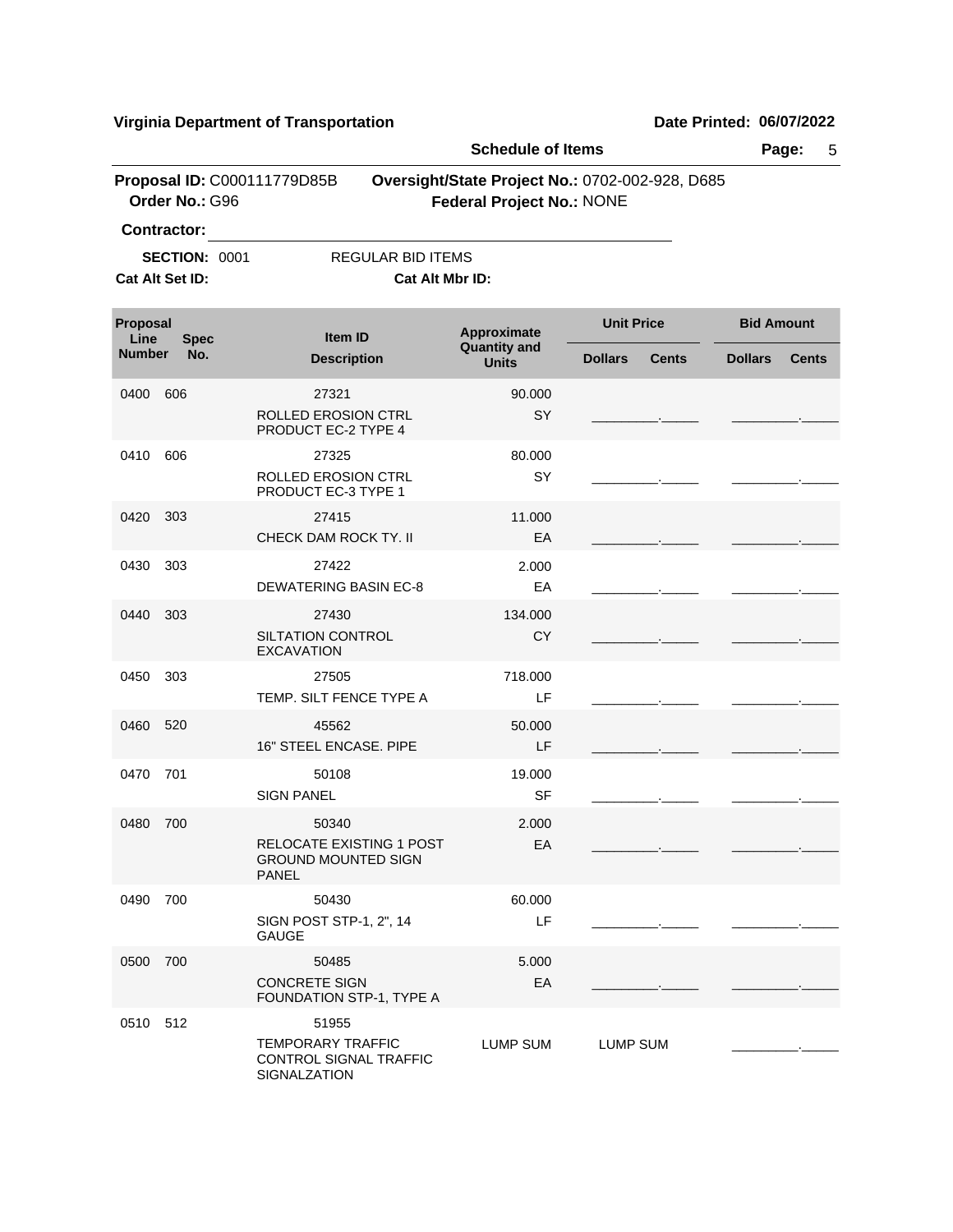|                                               |                                         |                                                                                  | <b>Schedule of Items</b>                                                            |                                |                                |  |  |
|-----------------------------------------------|-----------------------------------------|----------------------------------------------------------------------------------|-------------------------------------------------------------------------------------|--------------------------------|--------------------------------|--|--|
| Proposal ID: C000111779D85B<br>Order No.: G96 |                                         |                                                                                  | Oversight/State Project No.: 0702-002-928, D685<br><b>Federal Project No.: NONE</b> |                                |                                |  |  |
|                                               | <b>Contractor:</b>                      |                                                                                  |                                                                                     |                                |                                |  |  |
|                                               | <b>SECTION: 0001</b><br>Cat Alt Set ID: | <b>REGULAR BID ITEMS</b>                                                         | Cat Alt Mbr ID:                                                                     |                                |                                |  |  |
| Proposal<br>Line                              | <b>Spec</b>                             | Item ID                                                                          | Approximate                                                                         | <b>Unit Price</b>              | <b>Bid Amount</b>              |  |  |
| <b>Number</b>                                 | No.                                     | <b>Description</b>                                                               | <b>Quantity and</b><br><b>Units</b>                                                 | <b>Cents</b><br><b>Dollars</b> | <b>Dollars</b><br><b>Cents</b> |  |  |
| 0520                                          | 704                                     | 54043<br>TYPE B CLASS II PAVE, LINE<br><b>MARKING 4"</b>                         | 1,700.000<br>LF                                                                     |                                |                                |  |  |
| 0530                                          | 704                                     | 54048<br>TYPE B CLASS II PAVE, LINE<br><b>MARKING 24"</b>                        | 30.000<br>LF                                                                        |                                |                                |  |  |
| 0540                                          | 512                                     | 54105<br>ERADICATE EXIST, LINEAR<br><b>PVMT MARKING</b>                          | 500.000<br>LF                                                                       |                                |                                |  |  |
| 0550 512                                      |                                         | 54542<br>TYPE D, CLASS III TEMP.<br><b>PVMT MRKG 4"</b>                          | 1,000.000<br>LF                                                                     |                                |                                |  |  |
| 0560 512                                      |                                         | 54544<br>TYPE D, CLASS III TEMP.<br><b>PVMT MRKG 8"</b>                          | 400.000<br>LF                                                                       |                                |                                |  |  |
| 0570                                          | 512                                     | 54548<br>TYPE D, CLASS III TEMP.<br><b>PVMT MRKG 24"</b>                         | 96.000<br>LF                                                                        |                                |                                |  |  |
| 0580                                          | ATTD                                    | 60125<br><b>BRIDGE SEGEMENTAL</b><br>PRECAST REINF. CONC. BOX<br>CULVERT 15'X15' | <b>LUMP SUM</b>                                                                     | <b>LUMP SUM</b>                |                                |  |  |
| 0590 401                                      |                                         | 64032<br><b>GEOCOMPOSITE WALL</b><br><b>DRAIN</b>                                | 176.000<br>SY                                                                       |                                |                                |  |  |
| 0600 401                                      |                                         | 64036<br>PIPE UNDERDRAIN 6"                                                      | 160.000<br>LF                                                                       |                                |                                |  |  |
| 0610                                          | 404                                     | 65013<br><b>CONCRETE CLASS A3</b>                                                | 204.100<br><b>CY</b>                                                                |                                |                                |  |  |
| 0620                                          | 406                                     | 65200<br><b>REINF. STEEL</b>                                                     | 7,578.000<br>LB.                                                                    |                                |                                |  |  |
| 0630                                          | 406                                     | 65211<br><b>CORROSION RESISTANT</b>                                              | 8,204.000<br>LB                                                                     |                                |                                |  |  |

REINF. STEEL CL. I